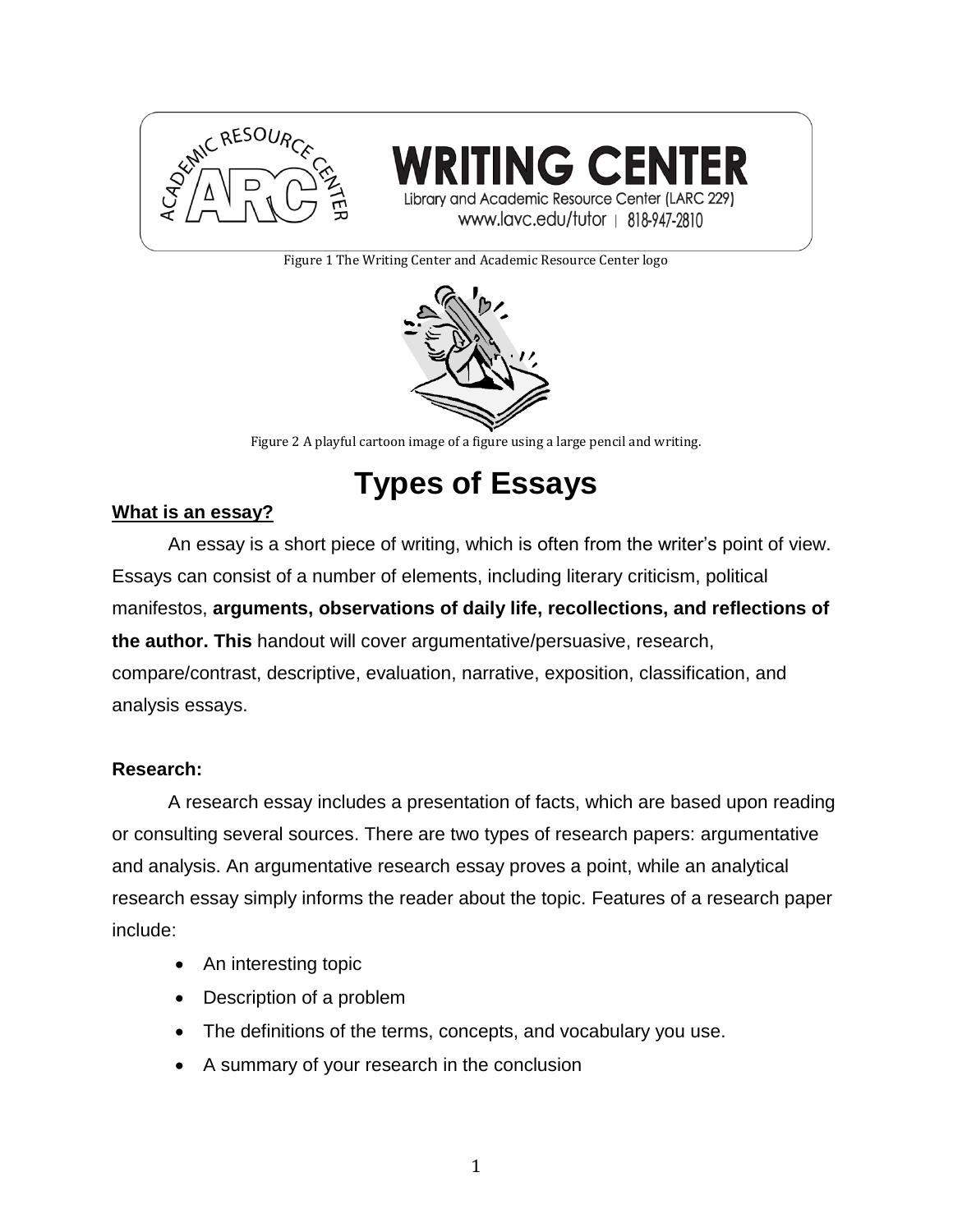## **Argumentative/Persuasive:**

The function of an argumentitive essay is to prove that the author's opinion about a particular subject are correct or more truthful than other opinions on the subject. Features of an argumentative or persuasive essay include:

- A well-defined, controversial issue
- A counter argument
- A clear position taken by the writer
- A persuasive argument as to why the writer's stance is correct
- Support the thesis using facts, data, quotes, rhetorical questions
- A reasonable, confident tone/Lack of bias

## **Analysis:**

An analysis essay, or often called an analytical essay, is a paper that presents a critical assessment of a text, concept, behavior, or other entity in a thorough and academic way. As its name suggests, an analysis essay intends to analyze using a variety of critical thinking skills and approaches. Features of an analytical essay include:

- A strong thesis that states the author's position on the text you are analyzing
- Facts and details to support the author's point of view
- A critical evaluation of the structure and information of the text
- A conclusion that restates the thesis in a different way than before and briefly restates the supporting details

# **Compare-Contrast***:*

Compare-contrast essays are informative because they discuss a subject in one of two ways. Either it identifies likenesses between two ideas or things that are commonly thought to be different, or it identifies differences between items that are commonly thought to be similar. There are two methods of writing this type of essay, which include:

A thesis that is specific and backed up by a highly argumentative analysis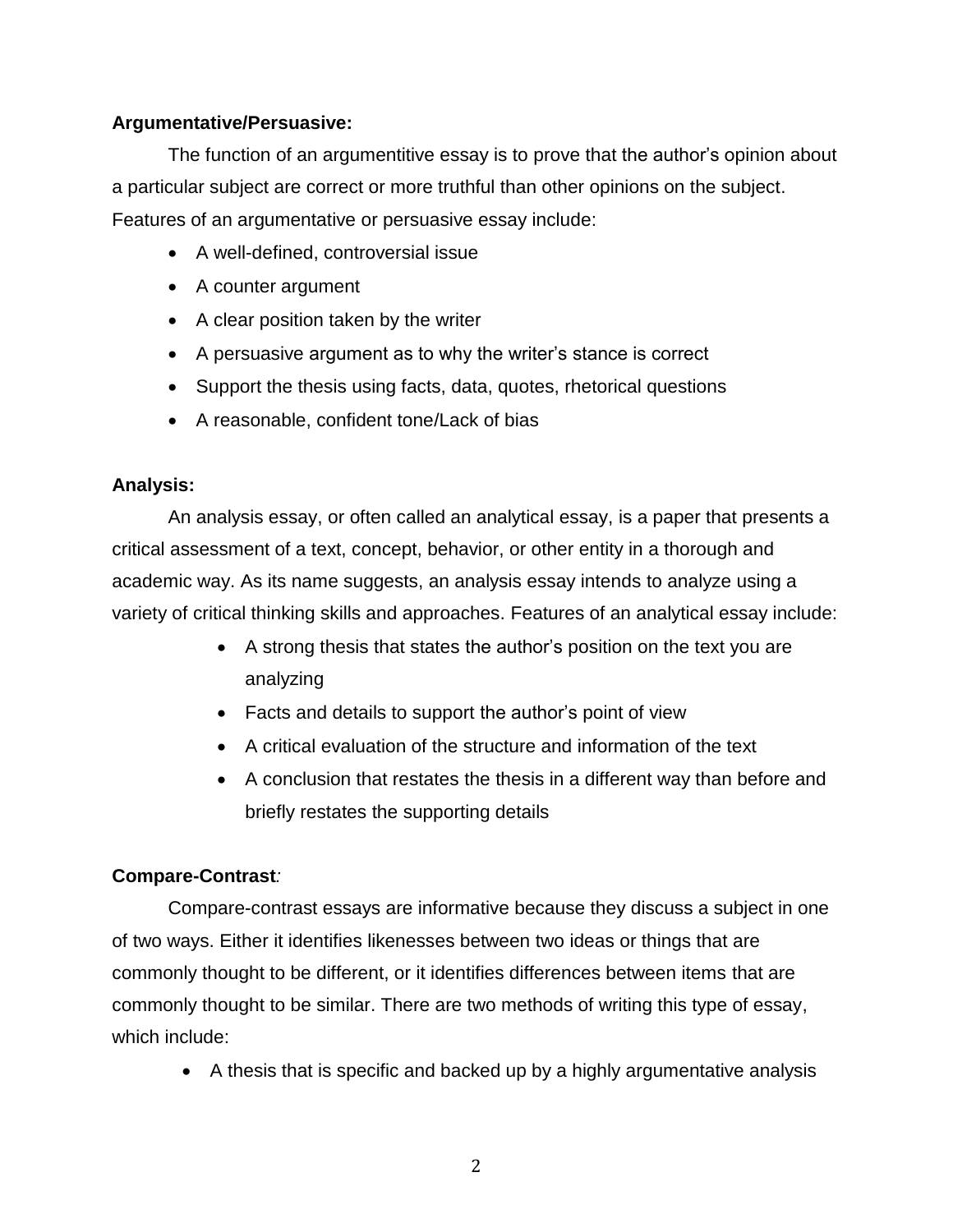- *(Method 1)* First, the author can write all the information about the first subject of comparison. Then, he or she goes on to write about the points of another subject of comparison.
- *(Method 2)* One can take similar aspects of each subject and compare and contrast them, rather than separating the subjects.

## **Descriptive***:*

An essay rarely consists of just descriptions. It is usually within another type of essay. Description conveys the qualities of a subject – person, place, or object – by focusing on concrete sensory details of sight, sound, touch, taste, and smell. Features of a descriptive essay include:

- A specific subject
- Specific, descriptive details
- A clear pattern of organization
- Adjectives and adverbs that help to describe the subject

# **Evaluation:**

In our everyday lives, we are constantly evaluating, making judgments and forming opinions. Evaluative essays seek to prompt readers to examine their own values and to perhaps accept the view of the writer. This type of essay can be used in book and movie reviews, or it can be used to describe a work process, such as a recipe. Features of an evaluation include:

- An adequately described subject
- An assertion or definitive judgment
- An argument based on reasonable criteria
- A clear pattern of organization

### **Narrative:**

Narrative essays are typically about detailed experiences that the writer has faced in life. It is a story that is meaningful to the author, which can be either real or imaginary. It describes how a certain event changed a major part of the writer's life and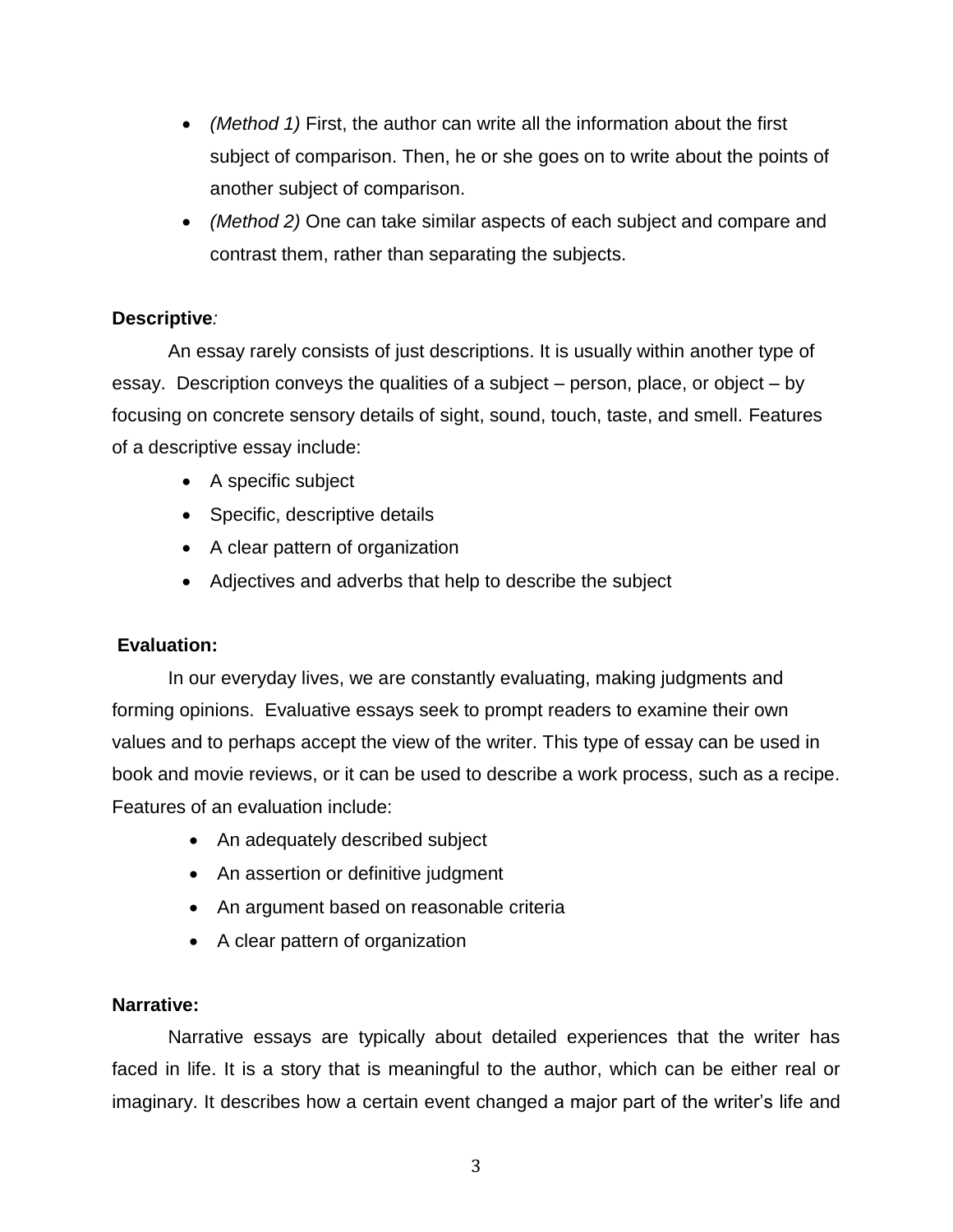how he or she reacted to this event. A narrative has a point to make and an idea to pass on. The writer uses details that are significant and merges them to build up a storyline that is easy for the reader to follow. Features of a narrative essay include:

- An introduction that clearly indicates the topic (an event or recurring activity, a personal experience, or an observation)
- Personal stories and a great amount of detail
- Generally in first person
- The writing should be personalized, reflecting the unique writing style and personality of the writer

# **Exposition:**

The purpose of an expository essay is to present, completely and fairly, the views of others. It can also report about an event or a situation. Expository writing presents a subject in detail apart from criticism, argument, or development. Features of an expository essay include:

- A clear, concise and well-defined thesis statement (the last sentence of the introductory paragraph containing the main idea of an essay)
- Clear and logical transitions between paragraphs
- Body paragraphs with evidential support
- Evidence that is presented with creativity
- A conclusion that restates the thesis and highlights the evidence presented to support it

# **Classification:**

A classification essay arranges and organizes a topic or subject into categories. The purpose of a classification essay is to break things down, so they can be further investigated. Features of a classification essay include:

- Complex subdivisions with detailed information about each class
- Consistency in the categories (Ensure all the information leads back to one point)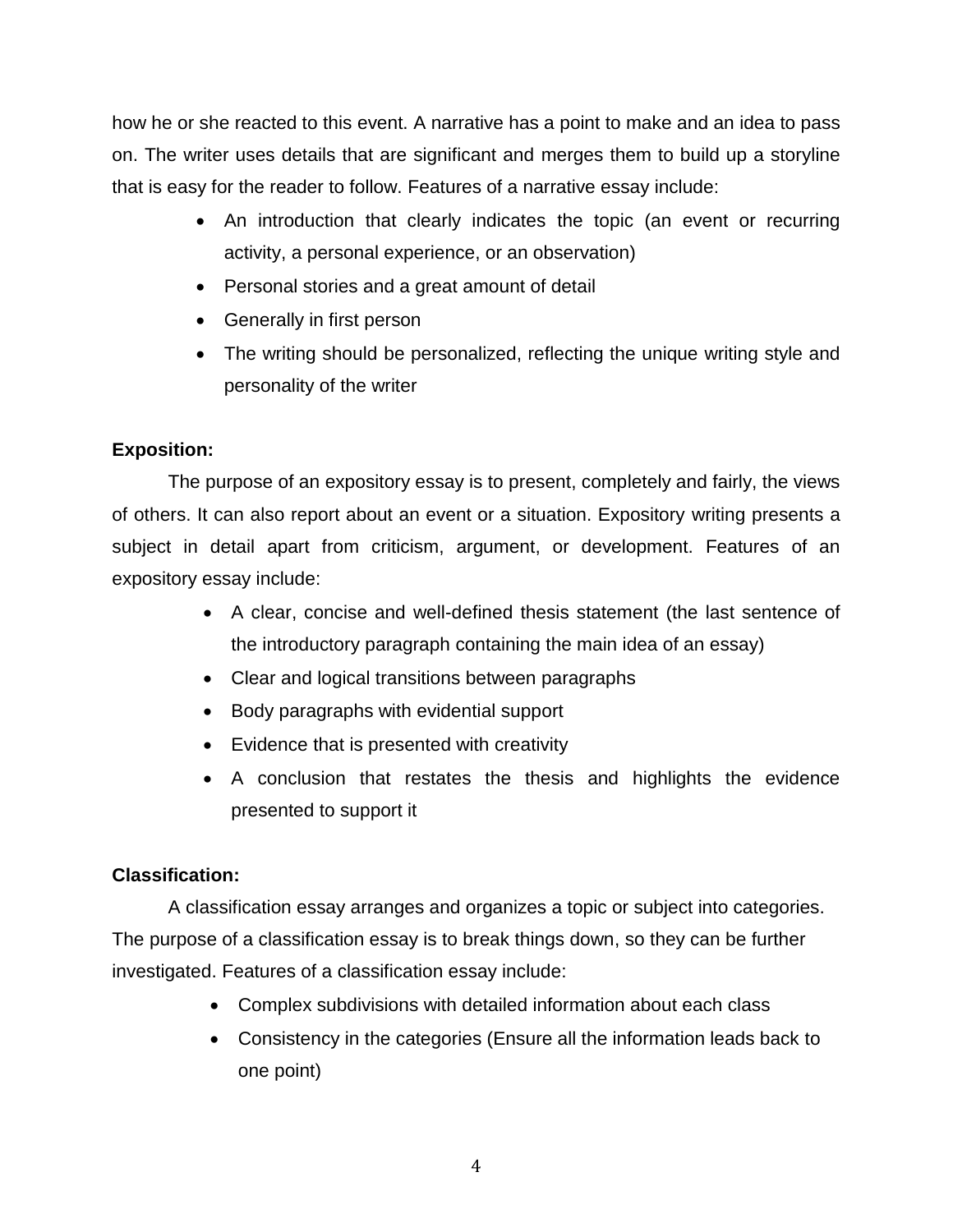Each category must be exclusive to the information provided in it (No two categories can overlap information)

 In conclusion, each essay that we've discussed has its own purpose and importance. The task of writing an essay may seem daunting, but given the appropriate amount of time to write it and learning what the criteria is, essays become a lot easier to tackle.

#### **Examples:**

On the following page, there are examples of introductory paragraphs for each type of essay that will help with getting started.

### **Research:**

Batteries come in many shapes and sizes. Some are no larger than a pill while others are too heavy to lift, but most batteries have one thing in common: they store chemical energy and change it into electrical energy. The cell is the basic unit that produces electricity. A battery has two or more cells, but people often use the word battery when talking about a single cell, too, like a dry cell. A dime-sized battery in a watch is a cell. Cells act like pumps to force electrons to flow along conductors.

#### **Argumentative/Persuasive:**

In the twenty-first century, most citizens of the modern world have practically forgotten how important it is to connect with nature. Despite all the technological advances and scientific inventions that make us believe we have nothing in common with the rest of the animal kingdom, we are still part of the planet, whether we realize it or not. Needless to say, back when humanity's main achievements were the invention of the round wheel, or specific tools for farming and agriculture, human beings were dependent on nature. Now, with the technological revolutions and discoveries that made our past history, we seem to pay little attention to nature, getting more and more disconnected from it everyday. However, the links we have with nature cannot disappear. There are a number of key reasons in favor of the concept that people should try to connect with nature more than they do today.

5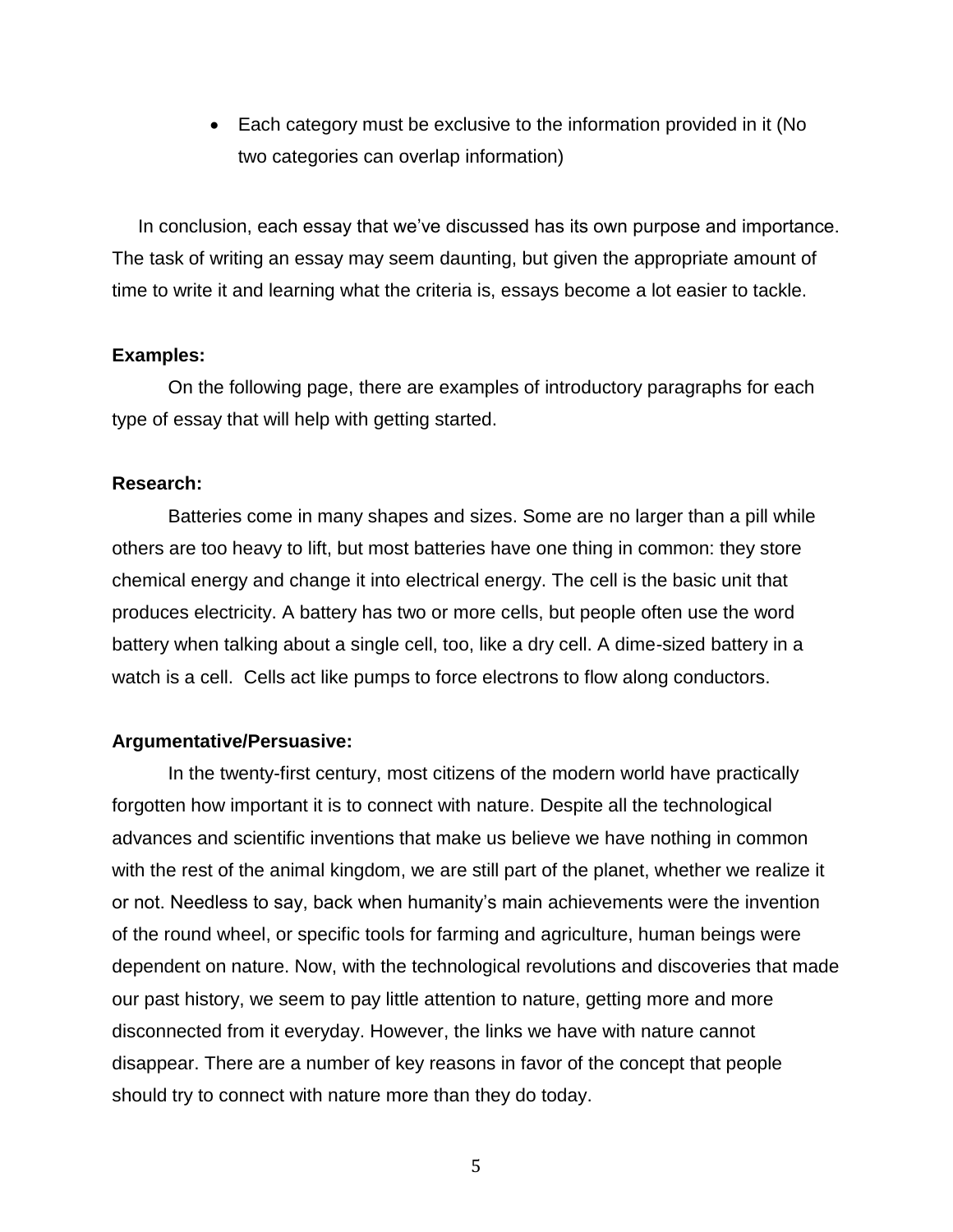### **Analysis:**

The idea of a human mission to Mars has been capturing the imagination of the scientific community and popular culture for decades, manifesting itself in cinema, literature, and art. Conceptualizations of how this mission would be planned, funded, and executed have waxed and waned since the space race of the mid-20<sup>th</sup> century. What has never been disputed is the fact that an expedition to Mars is a momentous undertaking, with high risks and unknown rewards. When a mission takes place, it will most likely result into settling a human base on the Red Planet, with a scientific base that may perform exploitation, and contribute to further colonization or even terraforming.

#### **Compare/Contrast:**

Health care has always been one of the key factors for a successful society. Medicine itself has a history spanning thousands of years, and specialized establishments for treating the sick have also existed for a long period of time. Simply stated, hospitals are institutions that cater to the patients by providing them with appropriate conditions and continuous care as they undergo medical treatment. All these services are geared towards restoring the patient's well-being. However, technological and scientific progress has made treatment options possible that weren't available a hundred years ago making a large contribution to health care. The purpose of this paper is to discuss the differences between hospitals today and a century ago. These differences are improved surgical techniques, safer use of anesthesia, and safer childbirth procedures.

#### **Descriptive:**

Bryce remembered the smell that permeated in the air that evening: a combination of the gingery sweetness of wildflowers, hazelnut crust, and ripe raspberries. The Smell of a hot summer evening, when the sun had already hidden its rays for the night, but the Earth was breathing out the steam of the day fever. That July, two years ago, was particularly hot, humid, and promised to be boring for Bryce Gordon. Having finished his second year in college and planning to spend the summer working

6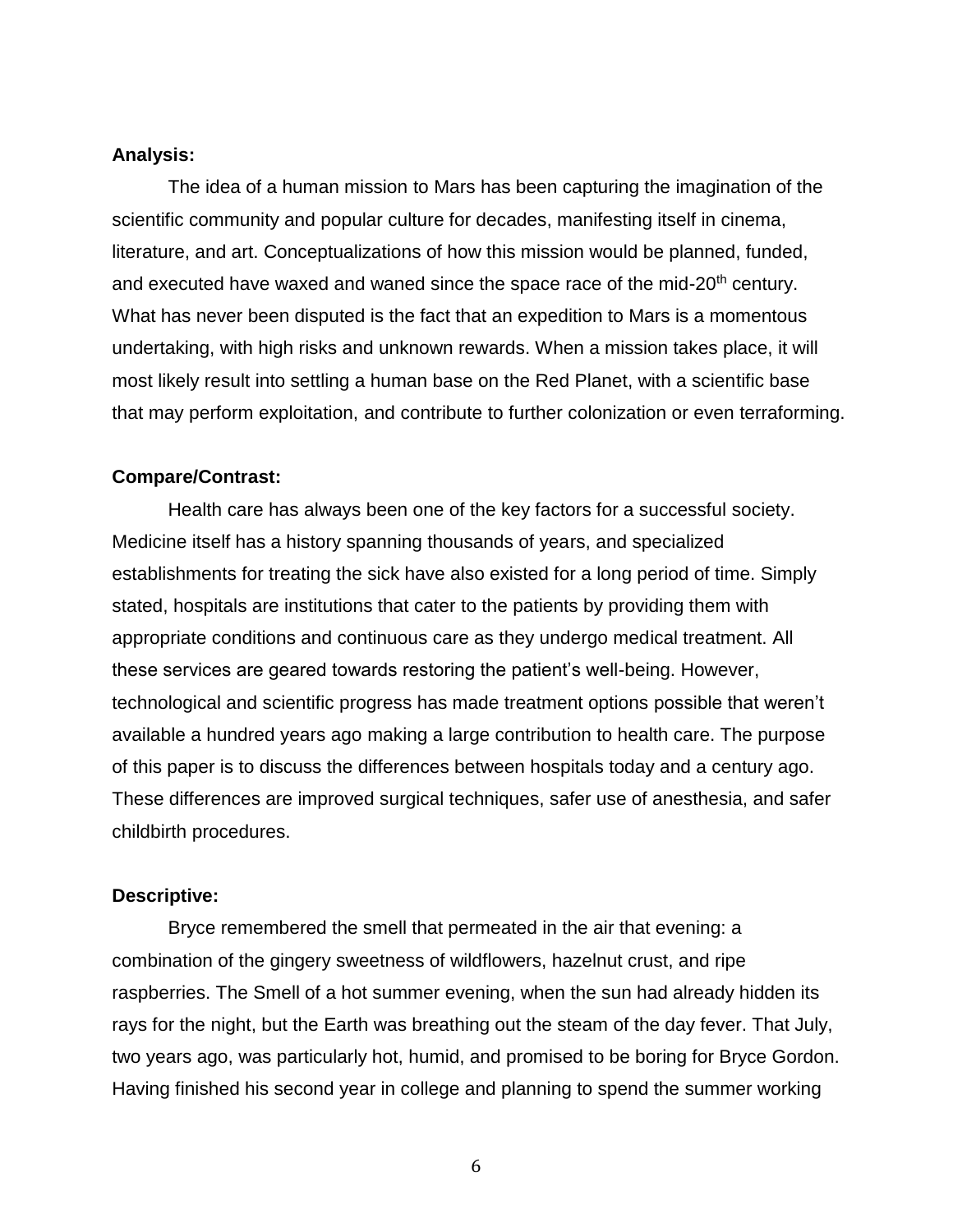in the local amusement park, Bryce was not anticipating any glory. Moreover, most of his college friends had moved out of campus for the summer and traveled back to their homes while he was in Grindson for the whole summer since this was where he grew up and spent every summer of his life. The goal for the season was to simply stay in town and try to survive the heat of the Central Texas prairie.

### **Evaluation:**

One of the most ambiguous movies shot by Stanley Kubrick is *The Shining*, a horror film that tells the story of a family that has moved into a hotel called "Overlook," which was inhabited by ghosts. Throughout the movie, the plot develops around the Torrence family: Jack, Wendy, and their son Danny. Kubrick based the movie on a novel written by Stephen King. The literary source is rather thrilling and intriguing, and the movie can be given the same positive assessment.

### **Narrative:**

It was mid-April on a beautiful day. I felt unsure about the rash decision I had just made to change high schools on a whim. I spent the majority of my previous year-anda-half in high school scraping by in terms of academia; I knew a change needed to be made, or I'd never graduate. As I walked into my new educational institution, a flood of emotions flowed through me. This really meant that my old life was over. I left everything I knew to make something of my future. This was my new beginning, and I was determined to do my best.

### **Exposition:**

Computers once had a singular purpose: to solve mathematical equations. Rapid advances in computer technology have altered the way in which people interact with computers, as well as the functionality of these intelligent machines. With the advent of a worldwide and nearly universally accessible Internet, the way in which we interact with each other has also changed drastically. People from all over the world can instantaneously exchange both business and personal information. Internet commerce has become a huge part of the daily lives of millions, as well as social networking and

7